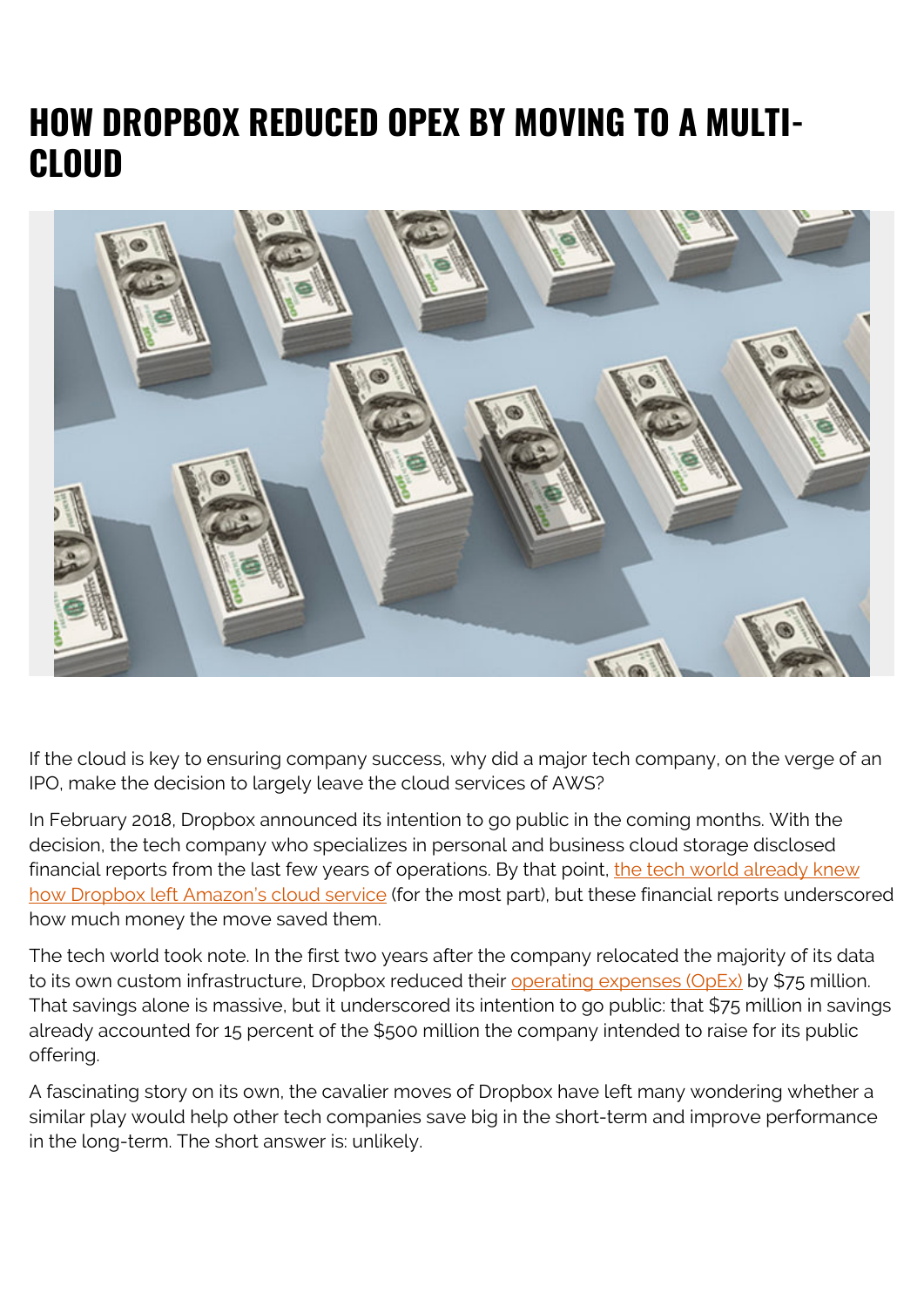# **Dropbox's plan of action**

While the news of Dropbox leaving AWS shocked outsiders in 2016, [Dropbox had been planning the](https://www.datacenterknowledge.com/cloud/here-s-how-much-money-dropbox-saved-moving-out-cloud) [move for years.](https://www.datacenterknowledge.com/cloud/here-s-how-much-money-dropbox-saved-moving-out-cloud)

The origins of Dropbox date to 2007 when the company's CEOs Drew Houston and Arash Ferdowsi completed Y Combinator, the vaulted Silicon Valley seed accelerator. As a start-up, Dropbox couldn't afford to build its own infrastructure and cloud system, even though storing documents in the cloud was their product. AWS was the perfect solution, providing reliability from the start, and offering flexibility and scalability as needed.

But as the company grew and began eyeing a public offering, they needed to free up money. The internal project known as Infrastructure Optimization launched, which focused on exploring, developing, and eventually moving nearly *90 percent* of its data stored on AWS servers to its own infrastructure. The result was three Dropbox colocation data centers, in California, Virginia, and Texas.

Removing inactive users from the system was a smaller piece of Infrastructure Optimization which further helped reduce costs.

# **Dropbox still uses AWS**

While Dropbox moved a significant majority of its data and storage in-house, the company still maintains a relationship with Amazon. AWS offers wider distribution, so Dropbox can provide seamless file moving even in places where Dropbox' facilities can't reach, such as Europe and Asia. In this way, Dropbox is now operating in a [multi-cloud environment](https://blogs.bmc.com/it-solutions/multi-cloud-management.html) rather than relying only on AWS.

#### **The actual savings**

The \$75 million is the big number, but for the CFOs out there, here are the next level of numbers that back it up:

- In the first year after Dropbox re-located most of its data, their direct billing to AWS decreased by \$92.5 million.
- Adding up all the fees associated with that move, such as the significant output for engineering and building custom colocation facilities seeking and hiring additional employees, Dropbox's overall cost of revenue decreased 4 percent from 2015, a savings of \$16.8 million.
- In the second year, the company saw another \$21.7 million decrease in cost of revenue. This accounted for a 6 percent YOY decrease, comprised significantly by a \$35.1 million decrease in infrastructure costs.

#### **The real question: will this work for everyone?**

In leaving behind AWS, Dropbox saved big. But it is unlikely that leaving the cloud will work for everyone.

AWS allows companies the flexibility, access, and dependability they need to start and build a business. If Dropbox didn't have the reliability of AWS in its first few years of operations, would the company have been as successful, reaching its first public offering 11 years later? Dropbox's move made such a splash because it was the first story of a major company leaving AWS behind, just as